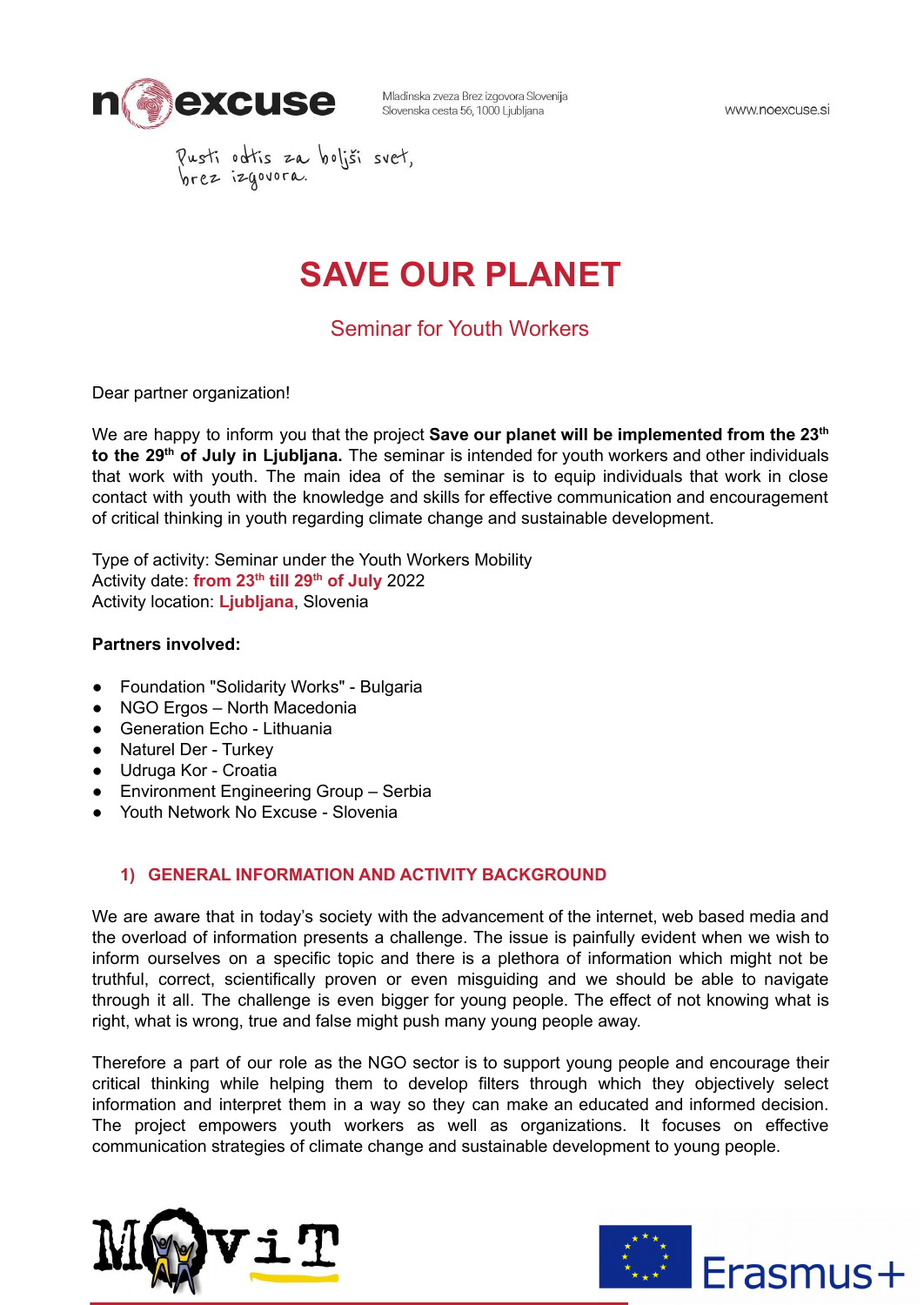

Pusti odtis za boljši svet,<br>brez izgovora.

# **3) PARTICIPANTS' PROFILE**

Participants should be:

- **youth workers or other relevant individuals** that work with youth
- required age of the participants is **18+**
- **previous knowledge** on the topics of climate change and sustainable development are not a requirement but can be helpful
- **have a motivation and interest** to work on the subjects of climate change and sustainable development with youth

## **4) ACTIVITY PROGRAM**

The activities we want to carry out are directly linked to the profile of the participants.

- The first phase revolves around acquiring new knowledge in the field of climate change.
- The second phase will focus on effective communication strategies and how to better approach young people.
- In the third phase we will shift our focus to critical thinking and how to encourage it in our local communities.
- The fourth phase will revolve around inviting different relevant stakeholders and show how to effectively advocate for change.
- In the last, fifth phase we will evaluate the project and suggest follow-up activities.

## **5) HOW TO APPLY**

In order to apply to the activity, please **fill in the form** available [here](https://docs.google.com/forms/d/e/1FAIpQLSfXNNHedKRVA-qAWnTcBAEoaHCibD23R5VF-sSlj_K9QClpQw/viewform), **by the latest 25th of June.**

**Note:** this form is meant **only for the 2 confirmed participants** from each organization. For your internal selection of participants please use other means of application!

**Note:** if the participants require a travel visa to enter Slovenia, you should adapt the selection of the participants and the form completion accordingly.

## **6) FINANCES (TRAVEL GRANT AND OTHER ASPECTS)**

The Erasmus+ Programme finances the travel expenses up to the following amounts:

| <b>Organization</b>           | Participants    | <b>Travel Grant per Participant</b> |
|-------------------------------|-----------------|-------------------------------------|
| Foundation "Solidarity Works" | 5 youth workers | 275 euros                           |
| NGO Ergos                     | 5 youth workers | 275 euros                           |
| <b>Generation Echo</b>        | 5 youth workers | 275 euros                           |



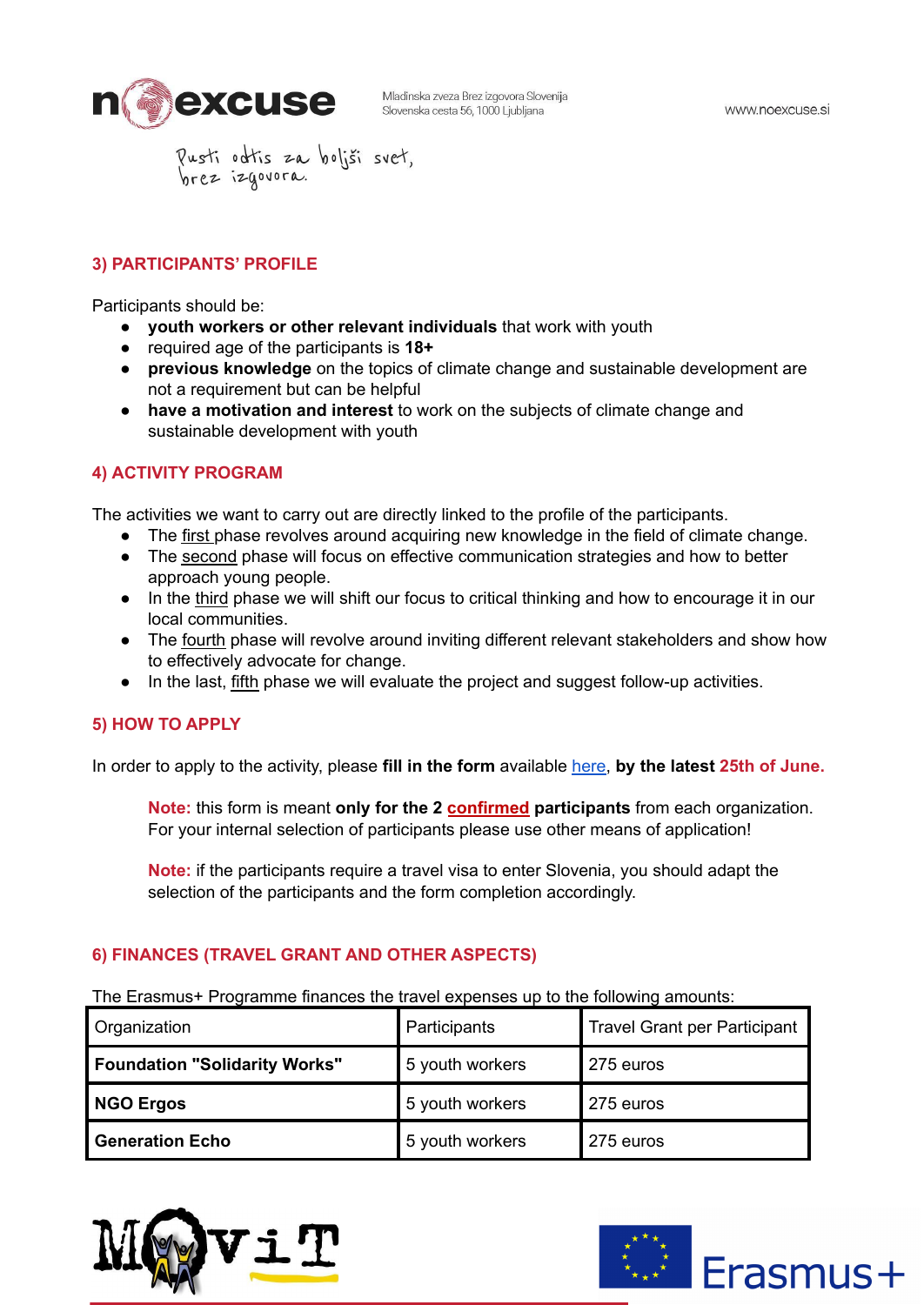

Pusti odtis za boljši svet,<br>brez izgovora.

| l Naturel Der                          | 5 youth workers | 275 euros + 80 euros/visa |
|----------------------------------------|-----------------|---------------------------|
| Udruga KOR                             | 5 youth workers | 180 euros                 |
| <b>Environment Engineering - Group</b> | 5 youth workers | 180 euros                 |

Also note that the COVID tests are covered under the Erasmus+ grant. As with the transfer, we will also need the receipts to be able to refund the costs due to testing. COVID testing is covered from the whole project budget, therefore the above travel grant partly also covers testing.

#### **Important information!!!**

In case the participant will spend more money for travel than the Erasmus+ Programme has approved, the participant will receive the amount approved by the Erasmus+ Programme. In case the participant will spend less money for travel than the Erasmus+ Programme envisioned, the participant will receive the amount for which he or she has provided the receipts to the organizer.

**Note:** due to the changeable COVID situation, all the **purchased tickets should be fully changeable,** so that it is possible to receive a voucher or return money if a flight is cancelled.

#### **Reimbursement procedure and requirements**

Please note that only public transportation costs with the cheapest mean available are reimbursable. You are eligible for reimbursement only if you have attended 80% of activities during the event. In order for the participant to receive the reimbursement for travel expenses, they will provide the organizer with the following documentation:

- A completely filled out reimbursement form with all required information;
- **Original** boarding passes and all other tickets for transport (also originals) please note that copies are not acceptable;
- Receipts/proofs of payment for all travel expenses which you would like to get reimbursed.

The reimbursement will be transferred to the participant **in 90 days after they will provide a complete reimbursement documentation** to the organizer.

## **7) ACCOMODATION**

During the activity, the participants will be staying at a well-located accommodation in the city center of Ljubljana, probably in rooms by three, so that the venue will be easily accessible. Breakfast, lunch and dinner will be provided, together with the coffee/tea breaks. We will give the exact information on the accommodation once we receive the confirmed booking from the accommodation provider.



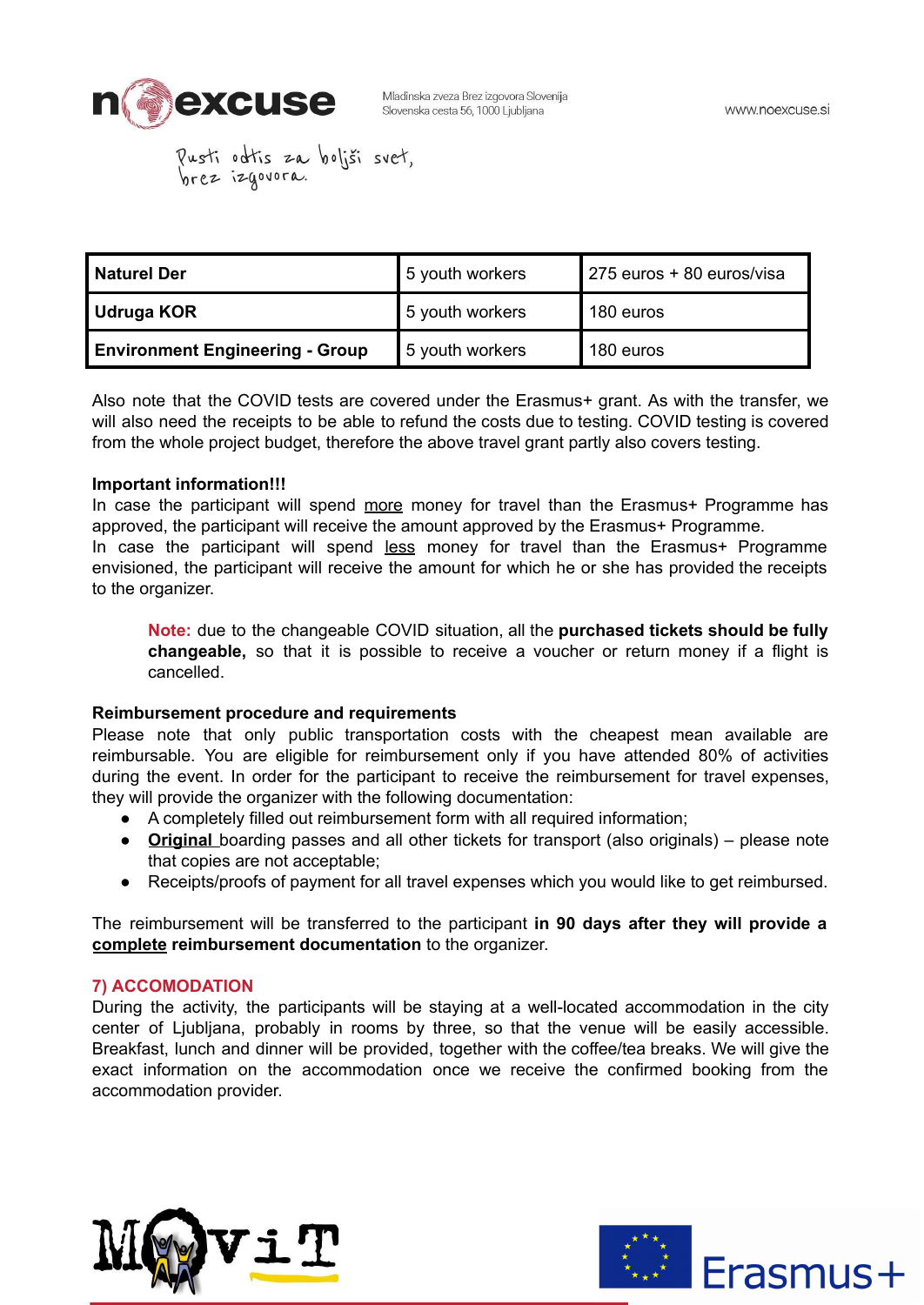

Pusti odtis za boljši svet,<br>brez izgovora.

If the participants would like to stay in a private room (single/double) please let us know in advance. The amount that exceeds the planned price for accommodation should be paid to the organiser three days before the start of the activity at the latest.

#### **8) PRE-ACTIVITY TO-DOs**

Prior to the start of the activity, the participants should prepare a presentation of their countries and organizations work in the field of sustainable development and climate change which will be presented during the seminar.

Each team should also prepare a little something for the cultural evening, be creative!  $\odot$ 

## **9) LOCATION AND ACTIVITY VENUES**

The seminar Save our planet will be held in **Ljubljana**, which is beautifully located in the center of Slovenia and offers and amazing location to explore the rest of our green country. It is a political, administrative, cultural and economic center, with a bit over 280.000 inhabitants. The roots of Ljubljana go back to the Roman times when it was known as Emona and therefore the city has a long and rich history. The historic center offers a magnificent combination of well-preserved architecture, quality restaurants, hip bars, green areas, cultural spots etc., so there is much to see and explore for everyone. The view of the city is best enjoyed from the Ljubljana's castle that crowns and guards the city. Ljubljana is known for its green practices and was named the European Green Capital in 2016.

The programme of the seminar will take place in the No Excuse headquarters.

## **10) HOW TO GET THERE**

To reach Slovenia by plane, you can fly to the following airports:

- [Ljubljana,](https://www.lju-airport.si/sl/) Slovenia
- Venice [Treviso](https://www.trevisoairport.it/en/) airport, Italy
- [Venice](https://www.veneziaairport.it/en/) Marco Polo airport, Italy
- Trieste Ronchi dei [Legionari](https://triesteairport.it/sl/airport/) airport, Italy
- [Zagreb](https://www.zagreb-airport.hr/), Croatia

In order to reach the venue of the event, you can use the following means of transport:

- [GoOpti](https://www.goopti.com/sl/) shuttle usually the easiest and cheapest way of transfer
- **Train**
- Bus

#### **11) ABOUT THE ORGANIZER AND CONTACTS**

No Excuse Slovenia is an organization in the public interest, which strives for positive social change and personal growth of young people. With the help of non-formal education encourages young people to social participation and activation of their peers. We harness the momentum of rebellious nature in young people to create positive change. Our focus is: Criticize, Suggest and Act. While it is easy to criticize, we encourage young people to go further and come up with solutions to tackle the problems they have identified in their local environment and broder.